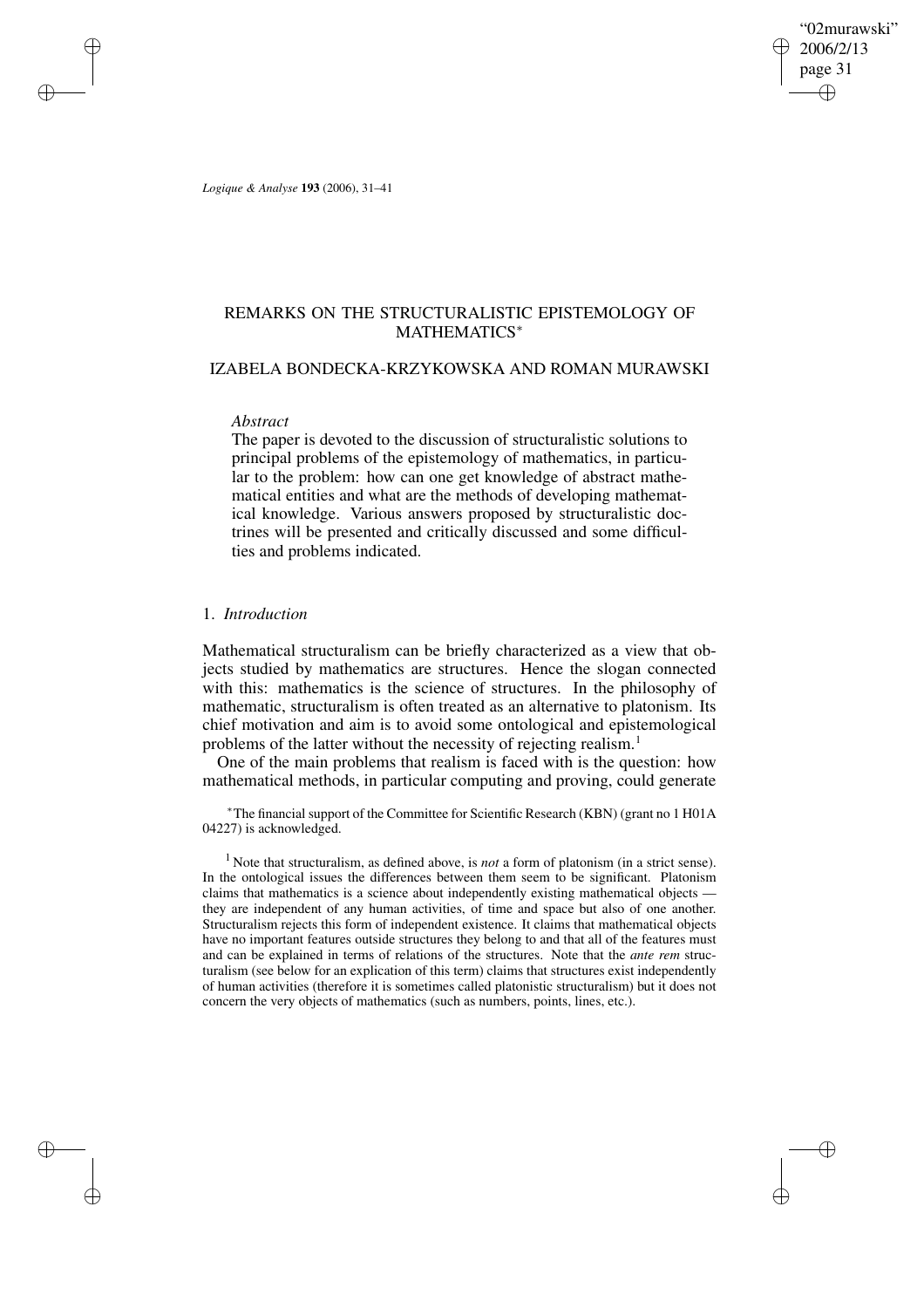32 IZABELA BONDECKA-KRZYKOWSKA AND ROMAN MURAWSKI

"02murawski" 2006/2/13 page 32

✐

✐

✐

✐

information about the mathematical realm and whether such a knowledge is legitimate. Almost every realist agrees that mathematical objects are abstract entities, hence the problem reduces to the question: how can we know anything about abstract objects, how can we formulate beliefs about such objects and claim that our beliefs are true? Structuralism attempts to avoid those questions by maintaining that mathematical objects, such as numbers or points, are only positions in appropriate (mathematical) structures and that we cannot possess knowledge about such isolated objects outside the structures. On the contrary, we can cognit only structures or their parts and not single numbers or points. But now a question arises: how can we get knowledge about structures?

In the contemporary philosophy of mathematics various structuralistic conceptions were formulated — they offer also various solutions to this principal epistemological question. Let us mention here at least structuralism of Parsons, Shapiro's axiomatic theory of structures, the theory of patterns developed by Resnik and Hellman's modal structuralism. Those theories propose in particular different answers to the question about how structures can be defined and about the very existence of structures. Generally one can distinguish two main attitudes towards ontological problems in structuralism:

- (a) *in re* structuralism (called also eliminative structuralism), and
- (b) *ante rem* structuralism.

The main thesis of the eliminative structuralism (whose examples are Parsons' and Hellman's structuralistic conceptions) is: statements about some kind of objects should be treated as universal statements about specific kind of structures. So in particular all statements about numbers are only generalizations. The *in re* structuralism claims that the natural number structure is nothing more than systems which are its instantiations. If such particular systems were destroyed then there would be also no structure of natural numbers.

Add that eliminative structuralism does not treat structures as objects. It is claimed that talking about structures is only a comfortable form of talking about all systems which are instances of the given structure. Therefore this form of structuralism is called by many authors "structuralism without structures". On the other hand one needs here a basic ontology, a domain of considerations whose objects could take up placesin structures*in re*. Such an ontology should be rich enough and we are not interested in the very nature of objects but rather in their quantity. The ontology of the *in re* structuralism requires an infinite base.

The *ante rem* structuralism (for example Shapiro's theory of structures) claims that structures do exist apart from the existence of their particular examples. It is often said that *ante rem* structures have ontological priority with respect to their instantiations.

✐

✐

✐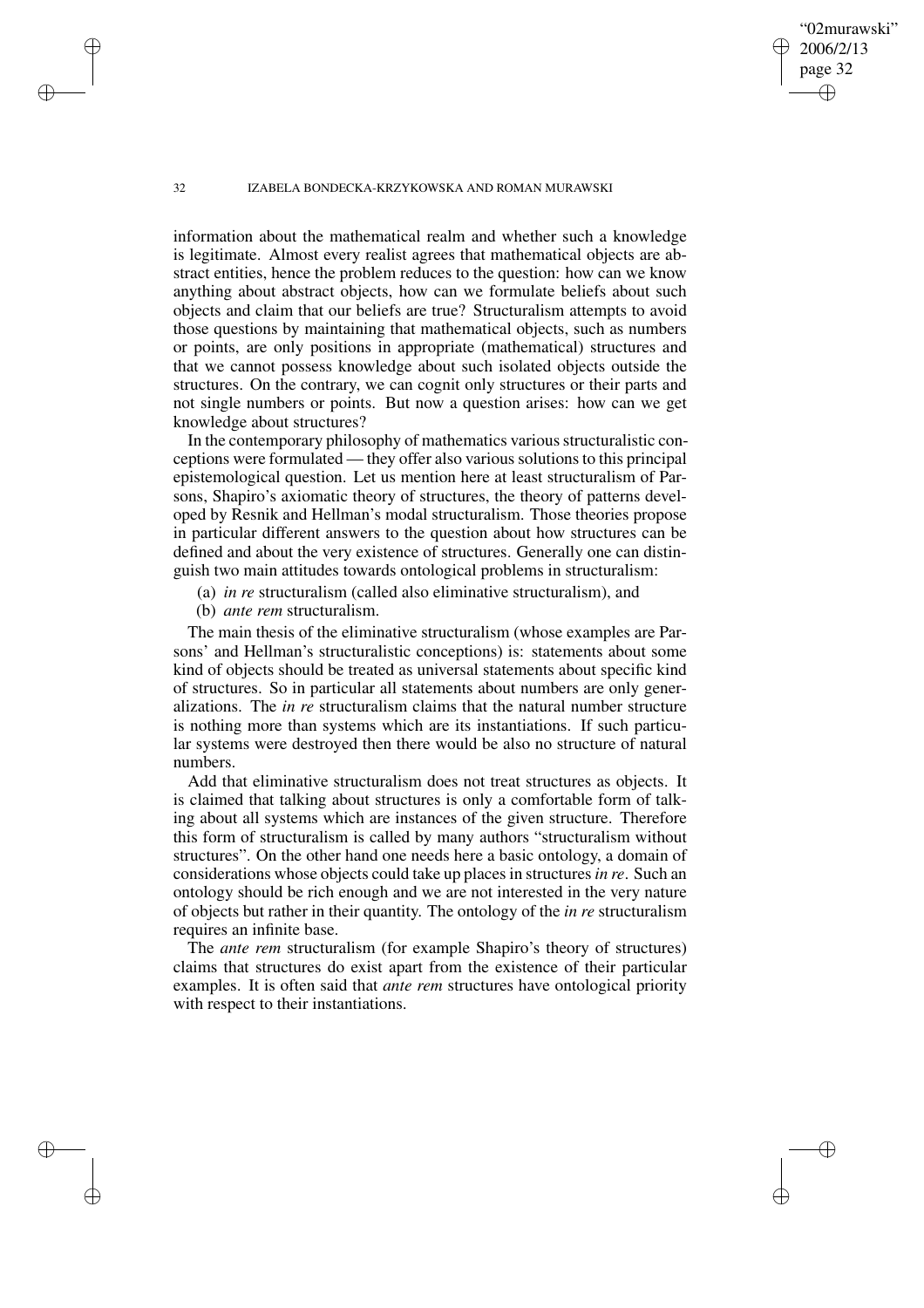✐

✐

#### REMARKS ON THE STRUCTURALISTIC EPISTEMOLOGY OF MATHEMATICS 33

The different versions of structuralism have — as indicated above — different ontologies. But they have also different epistemologies and propose different answers to the main questions formulated above. With respect to this questions the hard part — from the eliminative perspective — is to understand how can we know anything about systems of abstract objects that exemplify *in re* structures. On the other hand, the *ante rem* structuralism must speculate how do we accomplish the knowledge about structures which exist independently of their instantiations.

### 2. *How do we get knowledge about structures?*

✐

✐

✐

✐

Structuralism claims that mathematical objects are only positions in structures and that consequently one cannot possess any knowledge about, say, single numbers or points — on the contrary, one can cognit only structures. But how can one get knowledge about structures? The answer to this question depends on the type, more exactly, on the size of the considered structures. So let us distinguish some cases:

• *Small finite structures.* In this case knowledge about structures is apprehended through abstraction from their physical instances via pattern cognition. The process of acquiring beliefs about patterns  $(structures)^2$  can be described as a series of stages: (a) experiencing something as patterned, (b) recognizing structural equivalence relations, (c) level of predicates, (d) supplementing predicates with names for shapes, types and other patterns.

It is worth noticing that the abstraction process yields necessary truths or *a priori* knowledge. Such approach treats mathematics like other sorts of empirical knowledge.

• *Large finite structures.* The method of pattern cognition described above works only for small structures whose instances can be perceived. This idea is not appropriate with respect to structures we have never seen, for example a billion-pattern. In this case another strategy is used.

A small finite structure, once abstracted, can be seen as forming a pattern itself. Next one *projects* this pattern or those patterns beyond the structures obtained by simple abstraction. Reflecting on finite patterns one realizes that the sequence of patterns goes well beyond

<sup>2</sup> The term "pattern" appears in papers and books by Resnik and it is used either as a synonym of the term "structure" or to indicate a physical example of an abstract structure.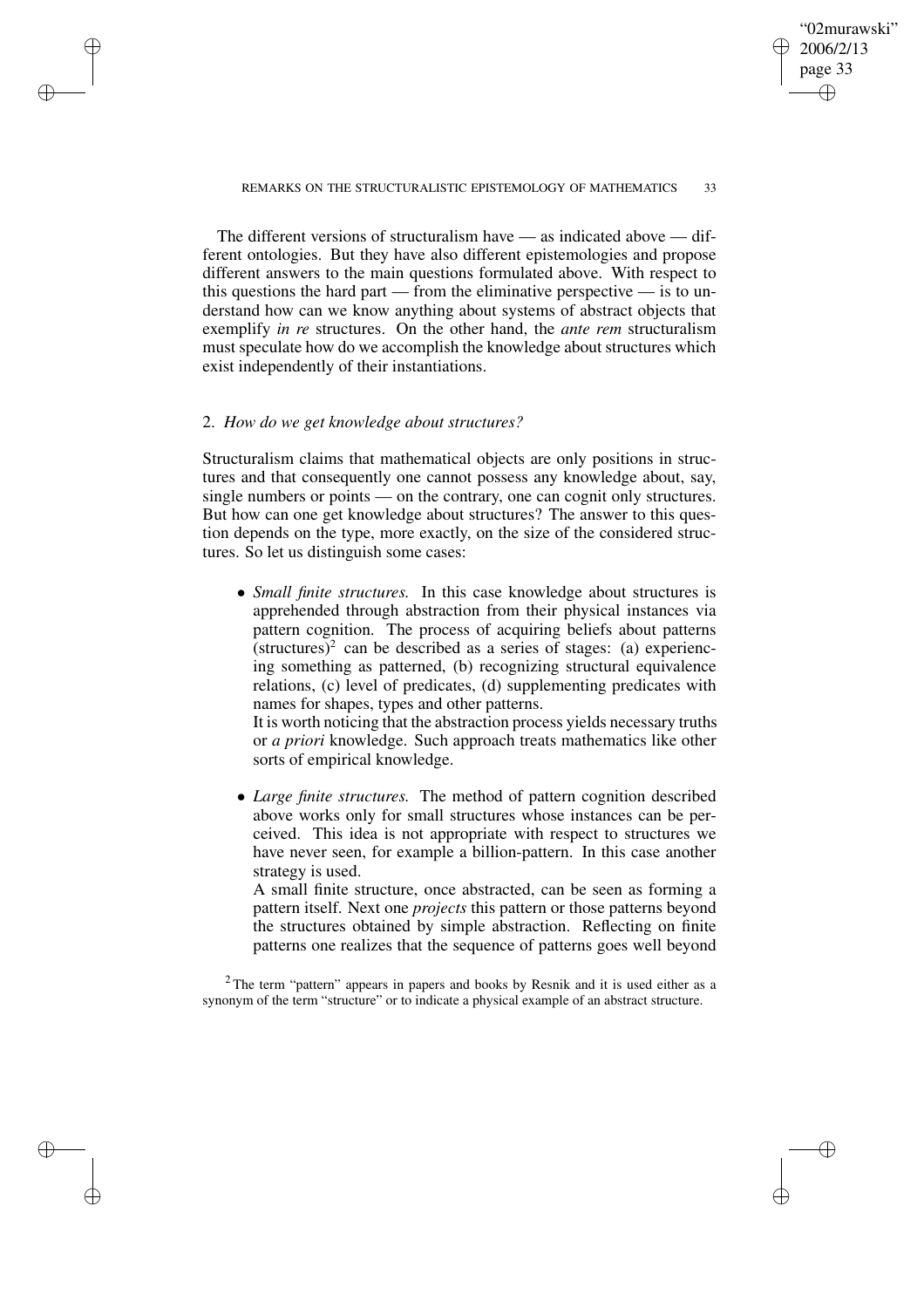#### 34 IZABELA BONDECKA-KRZYKOWSKA AND ROMAN MURAWSKI

those one has ever seen, for example the billion-pattern. Hence we have the first step to knowledge about *ante rem* structures.

"02murawski" 2006/2/13 page 34

✐

✐

✐

✐

• *Countable structures.* The strategy of grasping large finite structures described above can be adopted to the simplest infinite structure, i.e., to the natural number structure.

One first observes that finite structures can be treated as objects in their own right. Then a system of such objects with the appropriate order is formed. Finally the structure of this system is being discussed. The important point that should be stressed here is that such strategy fits the *ante rem* structuralism, because in the case of the eliminative structuralism there might not be enough finite structures $^3$ 

After a given structure has been understood one can discuss and describe other structures in terms of this structure and structures one had known before. For example, the integer structure can be understood as a structure similar to the natural number structure but unending in both directions. The rational number system can be seen as a structure of pairs of natural numbers with the appropriate relations. Another original method of introducing abstract objects was presented by S. Shapiro in (1997). A kind of linguistic abstraction over an equivalence relation on a base class of entities has been used there.

Notice that all the methods of apprehending structures described above can be applied only to denumerable structures, i.e., to structures with denumerably many places. But what about larger structures?

- *Infinite uncountable structures.* The most powerful but simultaneously most speculative technique of grasping structures is their direct description by an implicit definition (statements used in it are usually called axioms). Such a definition provides a characterization of a number of items in terms of their mutual relations. It can characterize a structure or a possible system. In this way one defines, e.g., natural numbers or real numbers.
- *From old structures to new ones.* There are still other ways of getting knowledge about new structures: one can collect patterns (originally

✐

✐

✐

<sup>3</sup> On requirements needed for the ontology of the *ante rem* and *in re* structuralism we wrote above. Add also that Filed in (1980) tried to give an argument that there is enough concrete stuff to get the continuum. His ideas have been discussed (but also criticized) by many authors.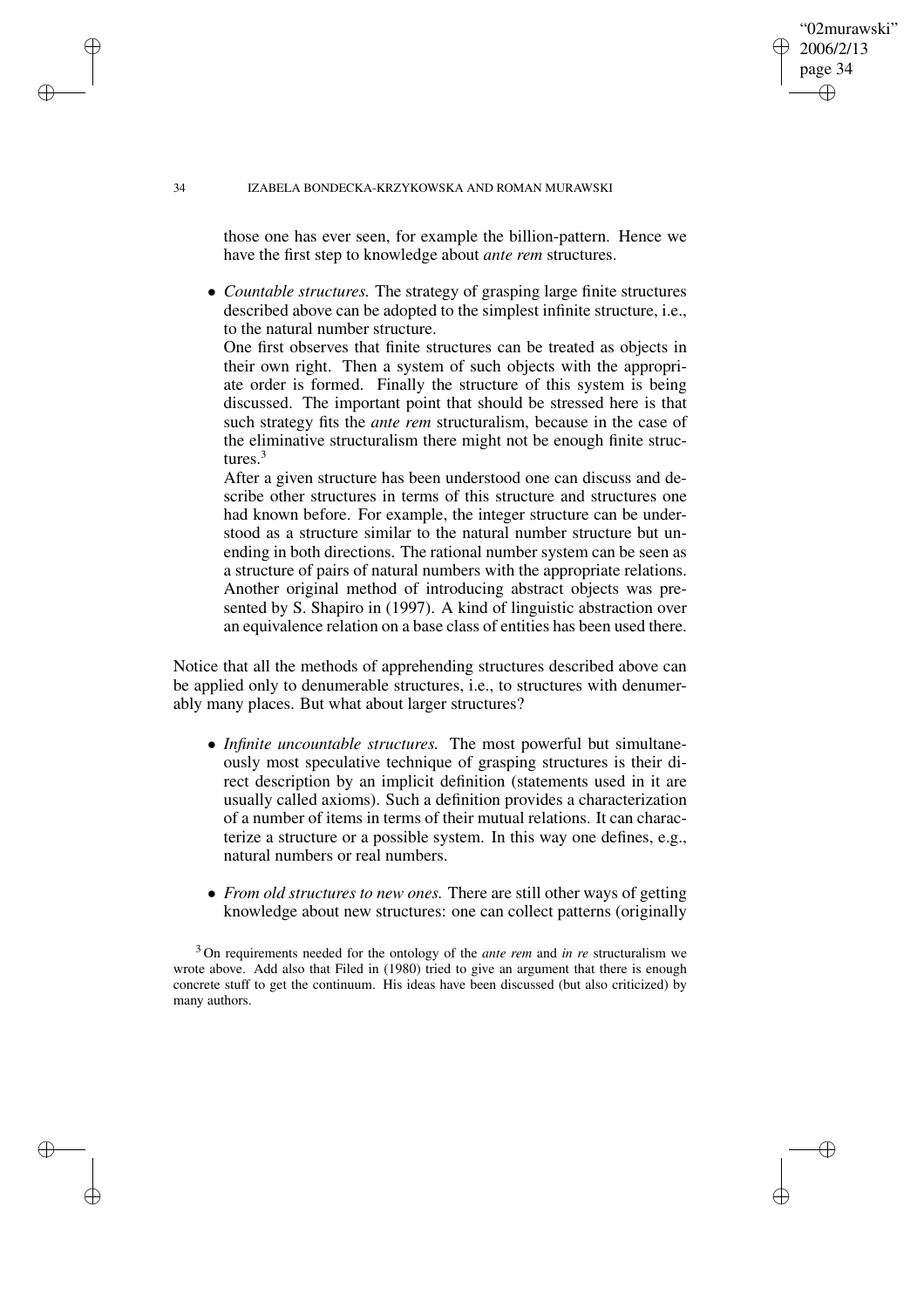✐

✐

#### REMARKS ON THE STRUCTURALISTIC EPISTEMOLOGY OF MATHEMATICS 35

treated in isolation) into a new pattern or "extend" the old ones (compare the definition of integers or the definition of the rationals). Mathematics itself also produces new structures and theories by proving, calculating and finding solutions to problems. This can lead to new theories of new mathematical objects such as the theory of equations, proof theory or the computation theory.

## 3. *Mathematical methods and knowledge of structures*

✐

✐

✐

✐

One of the major problems facing mathematical realism is to explain how do mathematical methods — such as, e.g., computing and proving — generate information about the mathematical realm. One of the possible answers is that mathematicians learn about this realm appealing to structural similarities between abstract mathematical structures and physical computations and diagrams (note that the latter are always finite whereas patterns may be vastly infinite). But mathematicians can and do obtain evidence of higher-level theories also through results belonging to more elementary levels. Resnik tried in (1997) to describe connections between certain elementary mathematical results and physical operations that we can perform.

The examples given by him show that operations on dot templates can generate information about some features of sequences of natural numbers.<sup>4</sup> Of course finite templates can represent only initial segments of an infinite number sequence. Some properties of initial segments can be generalized to the infinite sequence of natural numbers, however this generalization is not always simple and straightforward. Observe also that mathematicians do not work with dots but they are doing computations using Arabic numerals and methods we learned at school. Nevertheless Resnik (1997, p. 236) claims that this is not important because "if we seek a more basic explanation of why they work, we can appeal to theorems of some axiomatic number theory, or alternatively we can explain our current rules in terms of dot arithmetic".

Notice that, unfortunately, we cannot explain the computation of the values of a derivative, a trigonometric expression or a transfinite polynomial by the arithmetic of dots. In those cases there is no straightforward connection between computations and patterns they concern. So rules of such computations are theorems of some axiomatic system describing the pattern.

In practice most proofs of theorems are in fact not proofs within an explicitly formulated axiomatic system. This is no problem when the premises of a given mathematical proof state uncontroversial features of the pattern

<sup>&</sup>lt;sup>4</sup> The term "pattern" (or "structure") is reserved by Resnik for abstract patterns. The term "template" is used to refer to concrete devices representing how things are shaped, designed or structured.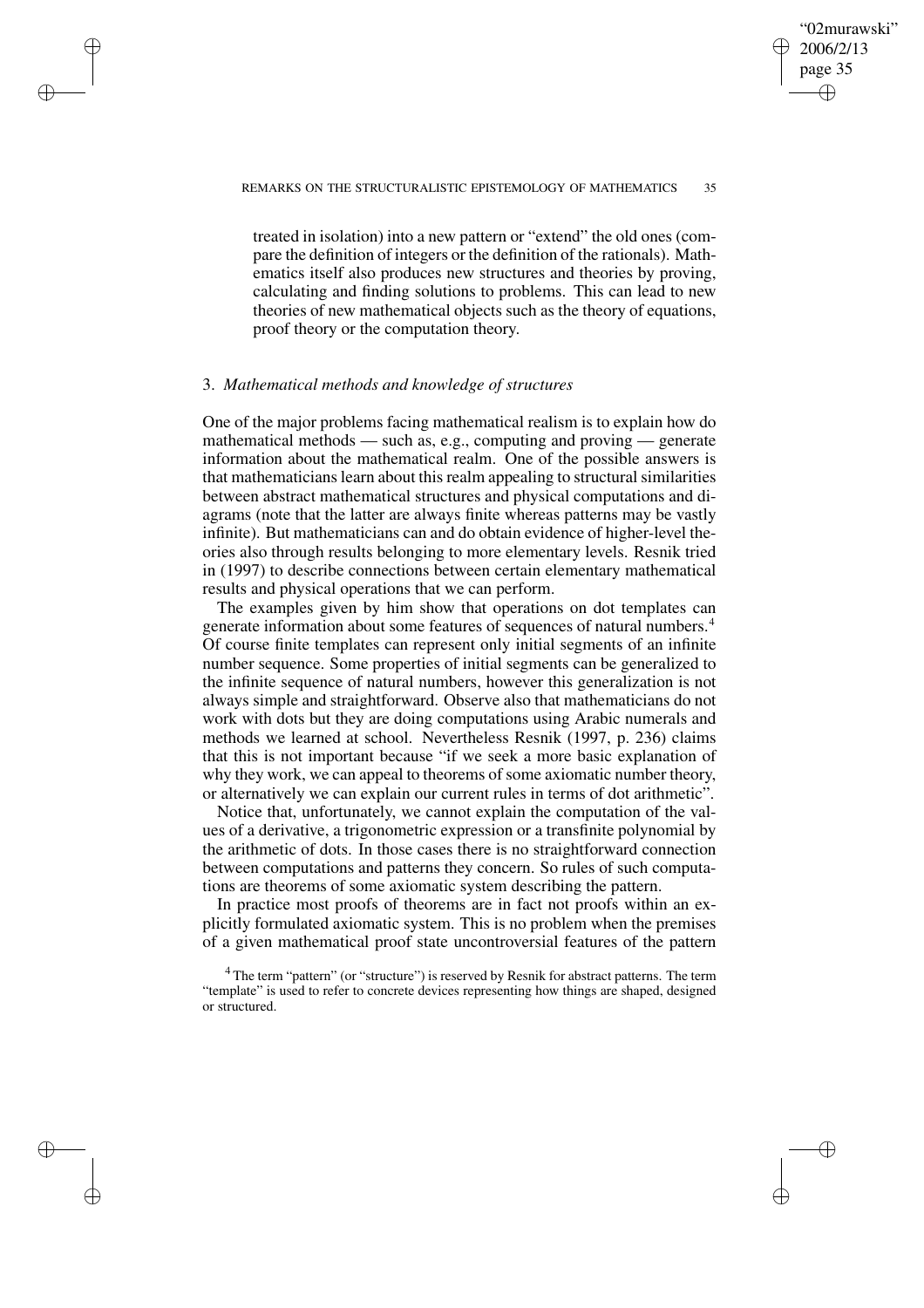"02murawski" 2006/2/13 page 36 ✐ ✐

✐

✐

### 36 IZABELA BONDECKA-KRZYKOWSKA AND ROMAN MURAWSKI

✐

✐

✐

✐

in question. On the other hand there is a problem if a proof of a theorem about some simple structure employs facts concerning other, more complex, structures. For example, proofs in elementary number theory can appeal to premises from real or complex analysis. Resnik claims, however, that it is not really a problem because this situation is similar to the situation when one is proving a fact concerning the natural number system by appealing to some features of its initial segment. In our opinion this is not so simple. Indeed, one of the major presuppositions of structuralism is that all facts about mathematical objects should be expressed and explained in the language of the structure they belong to. Hence using facts about a different structure in order to prove a statement about the given one does not fit to it (even if one notice that, e.g., the natural number structure can be treated as a part of the real or complex number structure<sup>5</sup>).

So we might get information about structures by manipulating templates, one can even prove theorems in such a way. The question is: how can we know that the premises of proofs are true of the pattern. Resnik responds here by saying that they constitute an implicit definition of the pattern. Theorems of a given branch of mathematics are supposed to be true in the structure they are describing, they follow from the clauses defining the structure in question. But one should remember that this claim is connected with the claim that structures of the considered type do exist. The latter existential claim is not a logical consequence of the very definition of the structure. Thus combining structuralism with the doctrine of implicit definitions does not make mathematics analytic.

The problem of existence together with another one, namely the problem of categoricity, appears quite clearly in the situation when the structure is introduced by implicit definitions where one characterizes objects in terms of their interrelations (this is the method mostly used in mathematics, the axiomatic method). Mathematical logic and in particular model theory provide some methods of solving them and indicate simultaneously various connections and interdependencies between structures (models) and languages used. But are they compatible with structuralistic attitude and structuralistic presuppositions? The answer seems negative. In fact the most delicate problem is the existence problem. Can one claim that a structure defined by an implicit definition, hence by a set of axioms, does exist by appealing to the consistency of the axioms and to the completeness theorem (stating that a consistent set of axioms has a model)? No "normal" mathematician is doing so. Furthermore, the proof of the completeness theorem provides a model constructed on terms. From the point of view of a real mathematics this is

<sup>&</sup>lt;sup>5</sup> To explain this one should recall some facts from model theory, in particular the distinction between being a submodel, being an elementary submodel and being elementarily equivalent.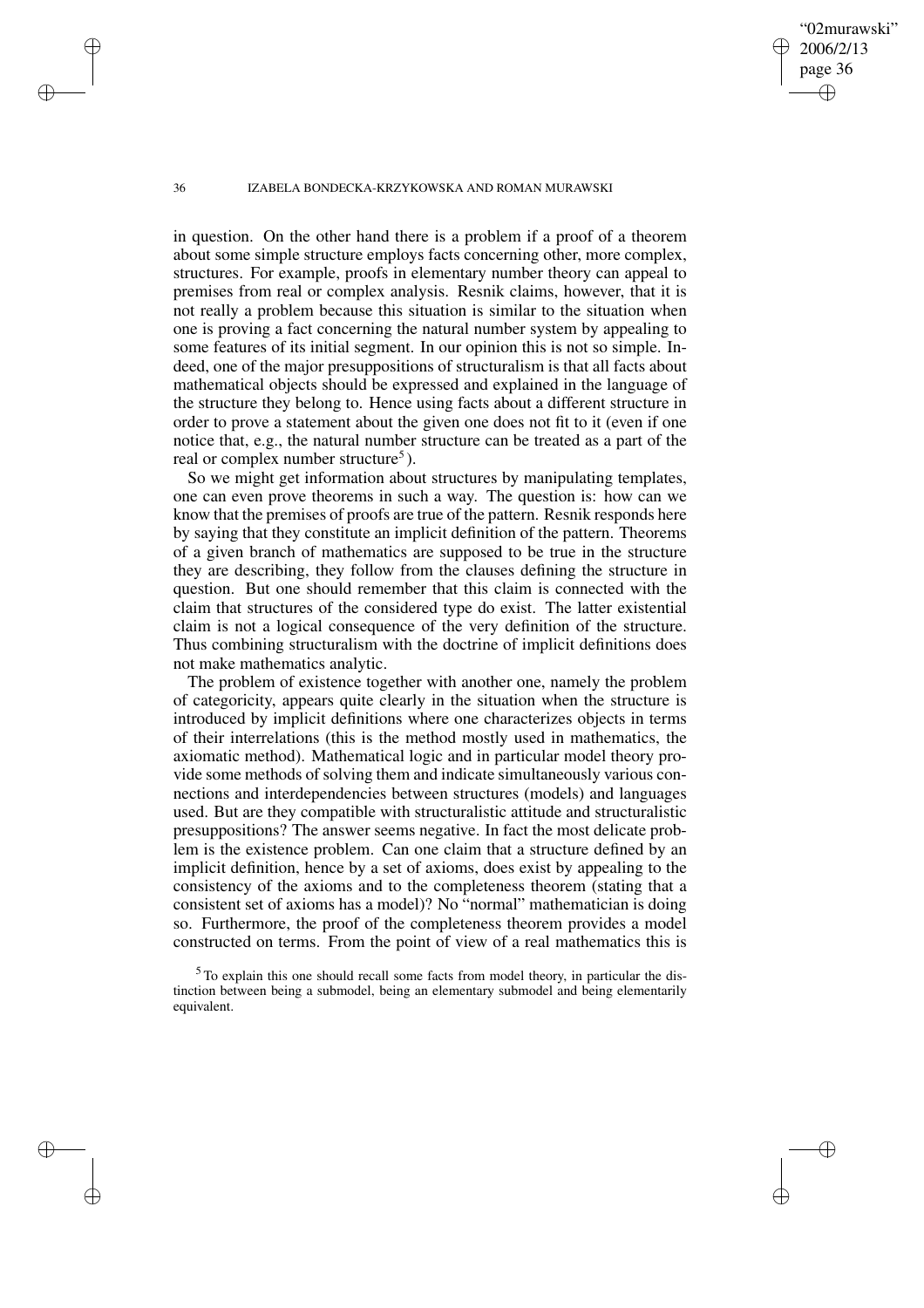✐

✐

✐

✐

✐

✐

extremely artificial and unnatural! If such methods were rejected so where from should we know then that structures defined by implicit definitions do exist? What influence would it have on the distinctions between *in re* and *ante rem* structuralism? Would the structuralism *in re* be possible in this situation?

There are also other methods of showing that defined structures do exist — one of them is to construct examples of them in set theory. But the latter has no structuralistic base and is not founded and justified in a structuralistic way. 6 In which sense can one say then that instantiations of defined abstract structures are known?

Another problem is the problem of uniqueness, i.e., the problem whether the implicit definitions, hence the axioms, define the appropriate needed structure in a unique way. Even in the simplest case of the structure of natural numbers there arise big problems. In fact first order arithmetic is not categorical, i.e., it has nonstandard models, hence models different (non-similar, non-isomorphic) to standard, intended one. On the other hand Löwenheim-Skolem theorems show that any theory with an infinite model has also models of any cardinality. Thus nonstandard models of first-order arithmetic can be even uncountable! This is very far from the intended structure of natural numbers! To characterize natural numbers in a categorical way and to obtain a categorical arithmetic one should use second-order logic (which is in fact natural for mathematical research practice). Unfortunately there arises a problem: how second-order variables should be understood in structuralistic terms<sup>7</sup>?

Besides difficulties indicated above there are also other connected with the structuralistic approach that should be considered and solved. The most important is the problem of infinite and more complex structures studied by mathematicians.

One can try to look for a solution using Takeuti's result (cf. Takeuti, 1978) which states that more complex mathematical theories such as (parts of) analysis can be translated into number theory if the definitions are explicit. In other words: there exist extensions of number theory<sup>8</sup> which are conservative over it and in which one can develop a sufficiently large portion of analysis provided that one uses only predicative definitions. Though promising this does not give a solution. Indeed, most more complex theories are extensions of number theory obtained by adding implicit definitions, i.e.,

 $6$  An attempt to provide structuralistic account of set theory made by Hellman in (1989) is — in our opinion — not satisfactory.

 $<sup>7</sup>$  Note that Boolos in (1985) has made an attempt to solve this problem.</sup>

<sup>8</sup> In (Takeuti, 1978) two such systems are described and studied.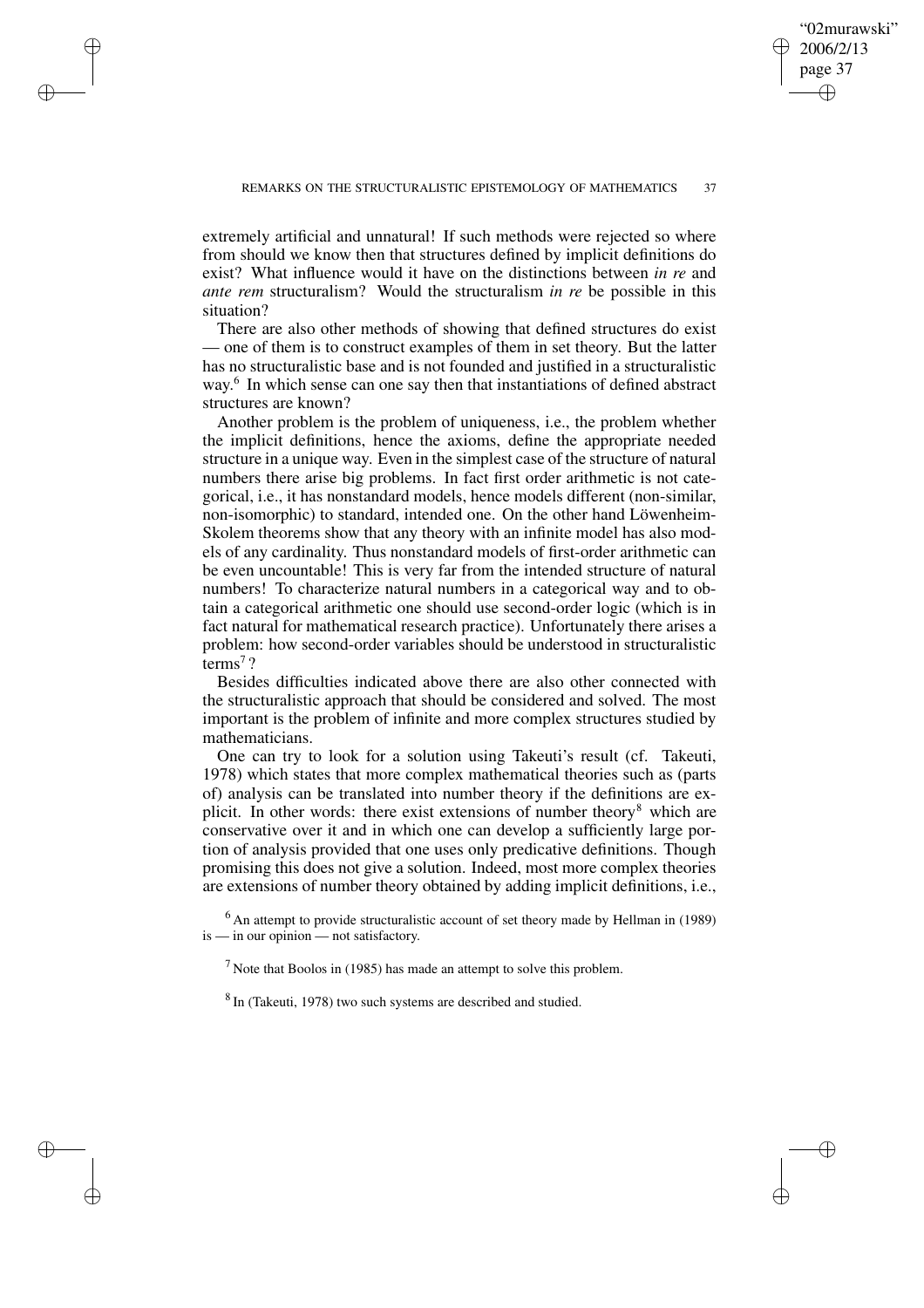## "02murawski" 2006/2/13 page 38 ✐ ✐

✐

✐

#### 38 IZABELA BONDECKA-KRZYKOWSKA AND ROMAN MURAWSKI

✐

✐

✐

✐

axioms. So even if, as Takeuti in (1978) shows, "theorems which can be proved in analytic number theory can be proved in Peano arithmetic", this does not solve the problem.

One can also try to argue using results of the so called reverse mathematics initiated by H. Friedman and developed intensively by S.G. Simpson. They show that a significant and important part of mathematics can be developed in fragments of analysis (second-order arithmetic) which are conservative with respect to arithmetic of natural numbers.<sup>9</sup> The problem is here that such reductions and proofs in those systems are quite different than proofs presented in "real" mathematics, in fact they are far from real research practice of mathematicians and are artificial from a point of view of a working mathematician. They can be considered only as (foundational) reconstructions of mathematics and do not explain the real mathematics as it is being done.

Artificial is also an attempt to reduce a more complex theory to numbertheoretic structure using completeness theorem or Löwenheim-Skolem theorem. According to them every consistent theory has a countable model, hence a model whose universe is the set of natural numbers and whose relations can be interpreted as relations among natural numbers. Though it gives a reduction of a complex theory to a simple one, namely to the arithmetic of natural numbers, but this reduction is entirely unnatural from the point of view of the mathematical practice and from what mathematicians are really doing. No "normal" mathematician will accept this as a picture, as a model of his/her research practice.

On the other hand there are results in number theory whose proofs really need much more than Peano arithmetic and consequently much more than the considerations of finite patterns (proposed by structuralists) can give. We mean here results by Kirby, Paris, Harrington and Friedman on true arithmetical sentences which can be proved only using necessarily some methods ofset theory, i.e., some infinite objects (cf. Friedman, 1998 or Murawski, 1999). One can argue — trying to defend the structuralistic doctrine — that those results provide examples coming from metamathematical and not directly mathematical considerations or mathematical practice but it does not help and the problem is not solved.

<sup>9</sup> A presentation of those results and of their meaning for foundations of mathematics, in particular for Hilbert's programme, can be found in (Murawski, 1999).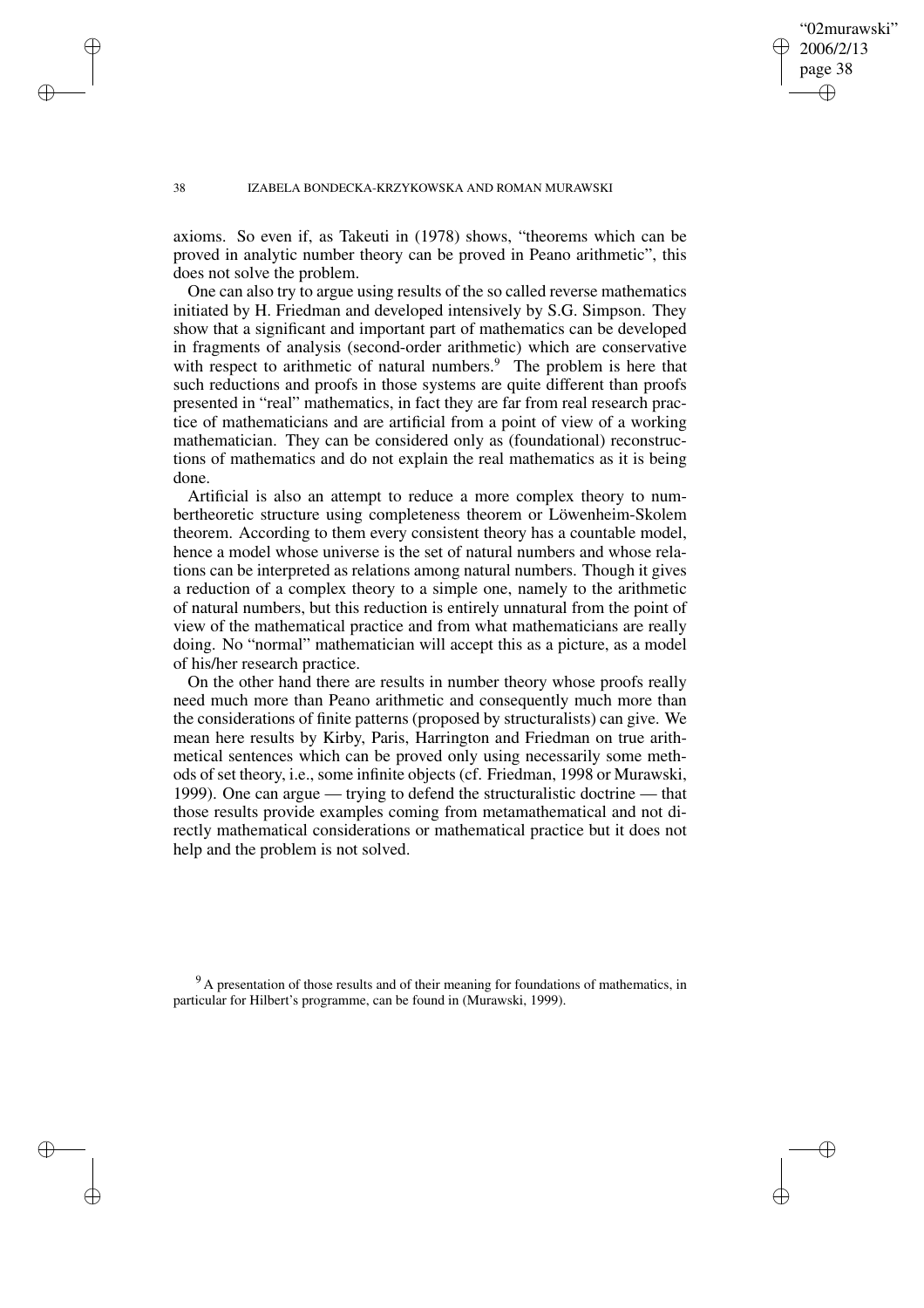# 4. *Conclusions*

✐

✐

✐

✐

The main question considered in this paper was: how can one know anything about abstract mathematical objects which are only positions in structures? Since — as structuralism claims — one cannot get to know isolated mathematical objects, the problem is: how can one recognize structures or their parts?

Structuralists are providing various answers to those questions. Resnik for example claims that mathematicians are getting knowledge about the mathematical realm by appealing to structural similarities between abstract mathematical structures and physical computations and diagrams.

It is often stressed that one gets the knowledge about structures by abstraction from concrete examples of them. This can work fairly well in the case of finite small structures which can be apprehended through abstraction from their physical instances via pattern cognition.<sup>10</sup> It is possible also in the case of finite large structures. But what about infinite structures which do not have any concrete instantiations that could be investigated directly?

Observe that all examples provided and considered by structuralists are usually restricted to natural numbers (and sometimes other number structures). But what about other (really abstract) objects like those studied in more advanced branches of mathematics as functional analysis, topology, etc.? Explanations provided by structuralists are not fully satisfactory in those cases!

In the case of more advanced and more sophisticated structures one can refer in fact to methods of model theory. But does it suffice to explain the full richness of the realm of structures of the real mathematics? On the other hand all restrictions and specifications of methods and theorems of the theory of models should be taken into account and respected. This concerns in particular the problem of proving categoricity usually connected with the language chosen to describe and characterize the defined structures — we indicated it above on the example of the categoricity of the structure of natural numbers defined as a structure satisfying appropriate axioms (i.e., Peano's axioms).

It should be also added that the usage of methods of mathematical logic and in particular of the model theory can be a source of doubts whether the proposed explanations do concern the real cognitive and epistemic activity of a real mathematician (as it seems to be the case when simple structures are being considered) or provide rather an artificial reconstruction of real

 $10$  This indicates also the role of pictures and diagrams in the process of developing mathematical knowledge (cf. Brown, 1999).

"02murawski" 2006/2/13 page 39

✐

✐

✐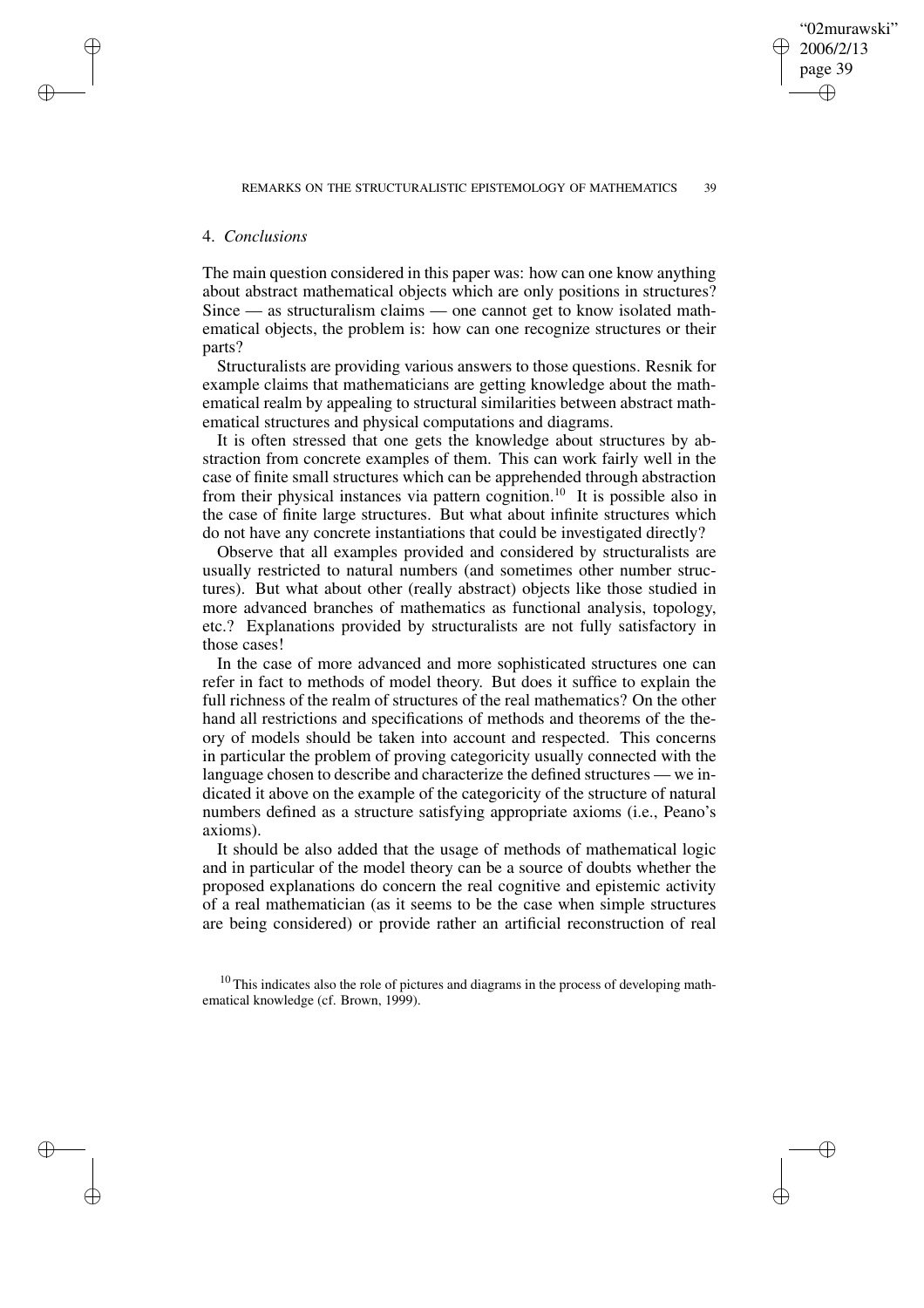## 2006/2/13 page 40 ✐ ✐

✐

✐

"02murawski"

### 40 IZABELA BONDECKA-KRZYKOWSKA AND ROMAN MURAWSKI

✐

✐

✐

✐

mental processes (in the spirit of foundationalist theories in the philosophy of mathematics). \* \* \*

Structuralism is an interesting proposal in the epistemology of mathematics and provides a reasonable alternative to the platonism (not rejecting realism). But explanations of the process of getting and developing mathematical knowledge given by it are in fact mostly restricted to simple number structures. Above we indicated some difficulties one meets when trying to apply structuralistic approach in the case of more abstract, more complex and more sophisticated parts of mathematics. If structuralism wants to be a doctrine explaining the whole real mathematics (and not only its elementary fragments) then those problems should be solved.

> Faculty of Mathematics and Computer Sci. Adam Mickiewicz University ul. Umultowska 87 61-614 Poznań, Poland E-mail: izab@amu.edu.pl rmur@amu.edu.pl

# **REFERENCES**

Boolos G., 1985, *Nominalist platonism*, Philosophical Review 94, 327–344. Brown J.R., 1999, *Philosophy of Mathematics. An Introduction to the World of Proofs and Pictures*, Routledge, London and New York.

- Field H., 1980, *Science Without Numbers*, Princeton University Press, Princeton.
- Friedman H., 1998, *Finite functions and the necessary use of large cardinals*, Annals of Mathematics 148, 803–893.
- Hellman G., 1989, *Mathematics without Numbers. Towards a Modal-Structural Interpretation*, Clarendon Press, Oxford.
- Hellman G., 1996, *Structuralism without structures*, Philosophia Mathematica (3) Vol. 4, 100–123.
- Hellman G., 2001, *Three varieties of mathematical structuralism*, Philosophia Mathematica 9 (2), 184–211.
- Murawski R., 1999, *Recursive Functions and Metamathematics*, Kluwer Academic Publishers, Dordrecht/Boston/London.
- Parsons Ch., 1990, *The structuralist view of mathematical objects*, Synthese 84, 303–346.
- Parsons Ch., 1997, *Structuralism and the concept of set*, [in:] *Philosophy of Mathematics Today*, E. Agazzi, G. Darvas (Eds.), Kluwer Academic Publishers, Dordrecht/Boston /London, 171–194.